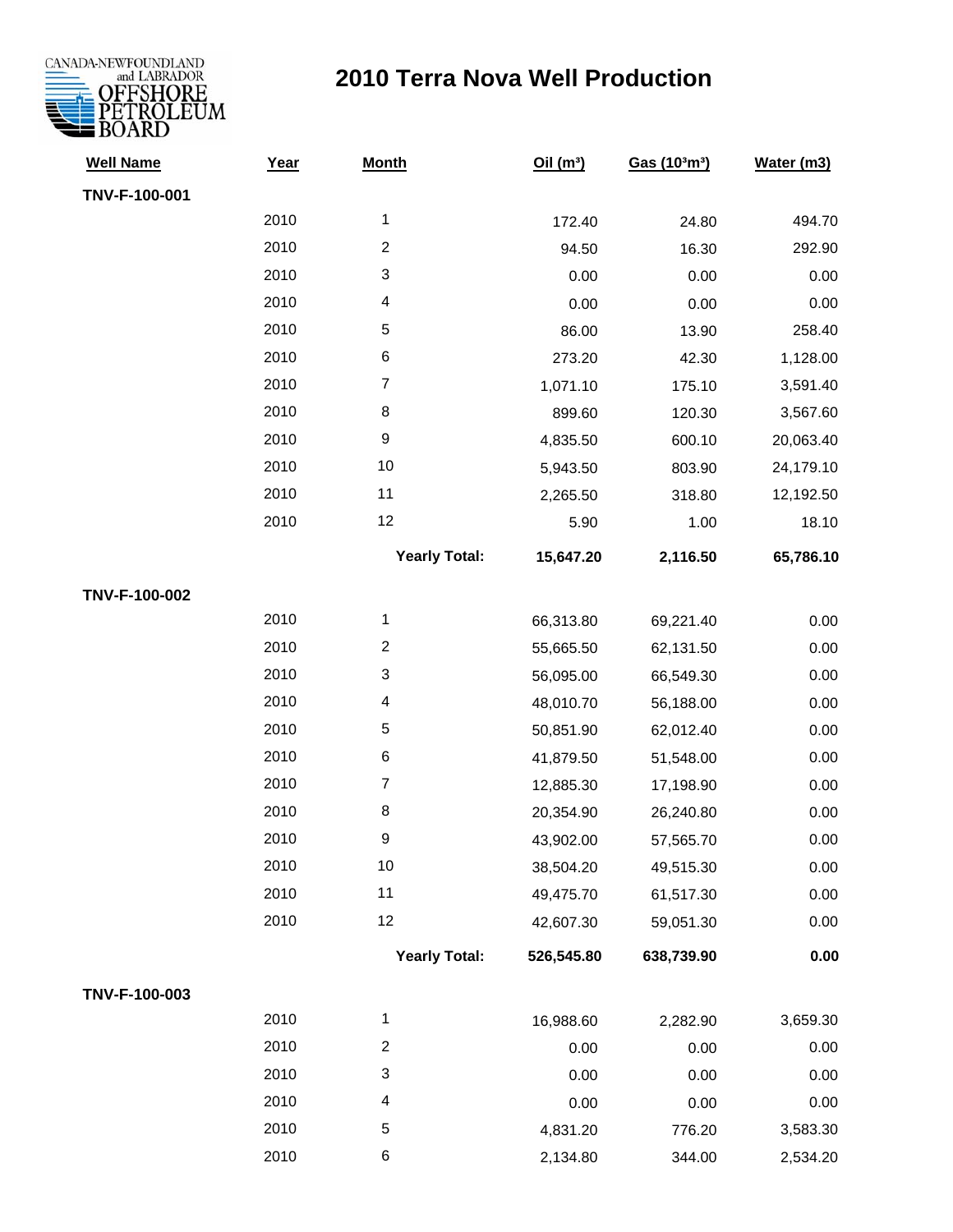

| <b>Well Name</b> | Year | <b>Month</b>            | Oil (m <sup>3</sup> ) | Gas (103m3) | Water (m3) |
|------------------|------|-------------------------|-----------------------|-------------|------------|
|                  | 2010 | $\overline{7}$          | 0.70                  | 0.10        | 0.50       |
|                  | 2010 | 8                       | 4,616.80              | 650.50      | 4,798.80   |
|                  | 2010 | $\boldsymbol{9}$        | 1,022.10              | 139.30      | 1,112.50   |
|                  | 2010 | 10                      | 0.00                  | 0.00        | 0.00       |
|                  | 2010 | 11                      | 0.00                  | 0.00        | 0.00       |
|                  | 2010 | 12                      | 1.10                  | 0.10        | 0.40       |
|                  |      | <b>Yearly Total:</b>    | 29,595.30             | 4,193.10    | 15,689.00  |
| TNV-F-100-004    |      |                         |                       |             |            |
|                  | 2010 | $\mathbf{1}$            | 45,164.50             | 12,587.80   | 104,510.2  |
|                  | 2010 | $\overline{\mathbf{c}}$ | 34,041.60             | 10,053.90   | 87,262.60  |
|                  | 2010 | 3                       | 41,292.30             | 13,004.00   | 104,913.9  |
|                  | 2010 | 4                       | 36,421.40             | 11,520.50   | 89,922.50  |
|                  | 2010 | 5                       | 43,927.30             | 14,640.40   | 102,996.7  |
|                  | 2010 | 6                       | 36,157.00             | 12,086.70   | 96,396.20  |
|                  | 2010 | $\overline{7}$          | 10,447.80             | 3,831.70    | 25,771.30  |
|                  | 2010 | 8                       | 17,304.90             | 7,025.90    | 61,559.30  |
|                  | 2010 | $\boldsymbol{9}$        | 18,004.00             | 7,069.00    | 75,192.20  |
|                  | 2010 | 10                      | 11,082.90             | 4,281.50    | 48,627.00  |
|                  | 2010 | 11                      | 5.80                  | 2.20        | 28.10      |
|                  | 2010 | 12                      | 11.00                 | 4.60        | 50.30      |
|                  |      | <b>Yearly Total:</b>    | 293,860.50            | 96,108.20   | 797,230.30 |
| TNV-G-090-002W   |      |                         |                       |             |            |
|                  | 2010 | 1                       | 23,964.10             | 3,189.30    | 90,704.40  |
|                  | 2010 | $\mathfrak{p}$          | 14,982.00             | 2,112.70    | 58,076.00  |
|                  | 2010 | 3                       | 18,136.80             | 2,727.50    | 70,301.90  |
|                  | 2010 | 4                       | 17,398.50             | 2,628.10    | 64,796.40  |
|                  | 2010 | 5                       | 18,627.80             | 2,964.50    | 65,758.00  |
|                  | 2010 | 6                       | 17,778.10             | 2,837.90    | 71,373.60  |
|                  | 2010 | $\overline{7}$          | 5,315.30              | 930.80      | 19,562.60  |
|                  | 2010 | 8                       | 7,628.40              | 1,064.60    | 37,203.50  |
|                  | 2010 | $\boldsymbol{9}$        | 11,246.20             | 1,517.80    | 57,500.70  |
|                  | 2010 | 10                      | 13,591.50             | 1,804.70    | 68,800.30  |
|                  | 2010 | 11                      | 19,661.90             | 2,552.10    | 94,236.90  |
|                  | 2010 | 12                      | 21,565.40             | 3,081.80    | 89,990.90  |
|                  |      | <b>Yearly Total:</b>    | 189,896.00            | 27,411.80   | 788,305.20 |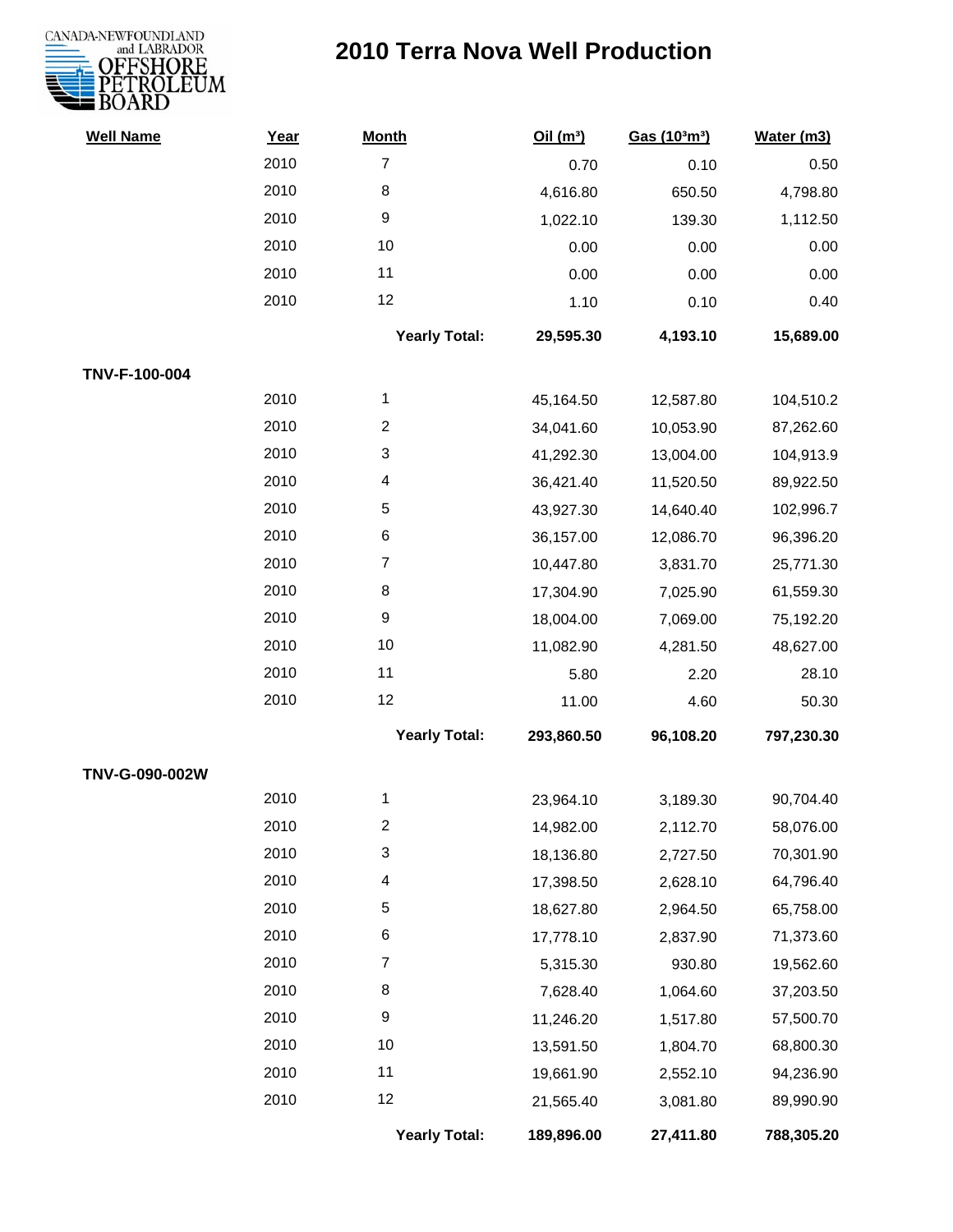

| <b>Well Name</b> | Year | <b>Month</b>         | Oil $(m^3)$ | Gas (103m3) | Water (m3) |
|------------------|------|----------------------|-------------|-------------|------------|
| TNV-G-090-003    | 2010 | 1                    | 19,847.80   | 2,627.80    | 79,130.10  |
|                  | 2010 | $\overline{c}$       | 16,389.80   | 2,299.10    | 69,132.30  |
|                  | 2010 | 3                    | 16,713.80   | 2,500.30    | 78,096.80  |
|                  | 2010 | 4                    | 17,678.10   | 2,656.30    | 76,077.30  |
|                  | 2010 | 5                    | 17,348.00   | 2,746.40    | 80,896.90  |
|                  | 2010 | 6                    | 18,847.80   | 2,992.20    | 88,192.30  |
|                  | 2010 | $\overline{7}$       | 5,921.30    | 1,031.60    | 24,168.00  |
|                  | 2010 | 8                    | 12,016.30   | 1,668.00    | 64,443.70  |
|                  | 2010 | $\boldsymbol{9}$     | 14,170.90   | 1,902.20    | 75,541.10  |
|                  | 2010 | 10                   | 15,562.80   | 2,055.50    | 79,075.80  |
|                  | 2010 | 11                   | 15,679.40   | 2,024.60    | 88,262.70  |
|                  | 2010 | 12                   | 16,198.70   | 2,302.70    | 81,060.20  |
|                  |      | <b>Yearly Total:</b> | 186,374.70  | 26,806.70   | 884,077.20 |
| TNV-G-090-005Y   |      |                      |             |             |            |
|                  | 2010 | 1                    | 46,396.90   | 6,174.50    | 217.20     |
|                  | 2010 | 2                    | 44,380.20   | 6,258.70    | 65.90      |
|                  | 2010 | 3                    | 55,439.30   | 8,336.80    | 55.10      |
|                  | 2010 | 4                    | 41,827.70   | 6,317.60    | 5,810.40   |
|                  | 2010 | 5                    | 35,375.70   | 5,629.70    | 9,548.90   |
|                  | 2010 | 6                    | 23,530.00   | 3,755.80    | 10,411.90  |
|                  | 2010 | $\overline{7}$       | 6,542.50    | 1,145.60    | 3,308.30   |
|                  | 2010 | 8                    | 26,036.00   | 3,633.20    | 19,751.30  |
|                  | 2010 | 9                    | 27,503.60   | 3,711.20    | 17,411.70  |
|                  | 2010 | 10                   | 27,704.70   | 3,777.30    | 24,195.50  |
|                  | 2010 | 11                   | 21,421.80   | 2,870.10    | 34,308.50  |
|                  | 2010 | 12                   | 21,858.30   | 3,224.00    | 27,910.20  |
|                  |      | <b>Yearly Total:</b> | 378,016.70  | 54,834.50   | 152,994.90 |
| TNV-G-090-006Z   |      |                      |             |             |            |
|                  | 2010 | 1                    | 31,574.20   | 5,814.60    | 78,749.30  |
|                  | 2010 | 2                    | 29,122.50   | 5,682.80    | 74,650.40  |
|                  | 2010 | 3                    | 47,577.80   | 9,899.90    | 120,883.8  |
|                  | 2010 | 4                    | 53,183.90   | 11,114.80   | 131,306.9  |
|                  | 2010 | $\sqrt{5}$           | 46,293.80   | 10,194.20   | 108,543.1  |
|                  | 2010 | 6                    | 36,900.90   | 8,150.20    | 98,383.90  |
|                  | 2010 | $\overline{7}$       | 15,447.30   | 3,743.00    | 38,101.80  |
|                  | 2010 | 8                    | 23,705.70   | 4,577.40    | 95,140.20  |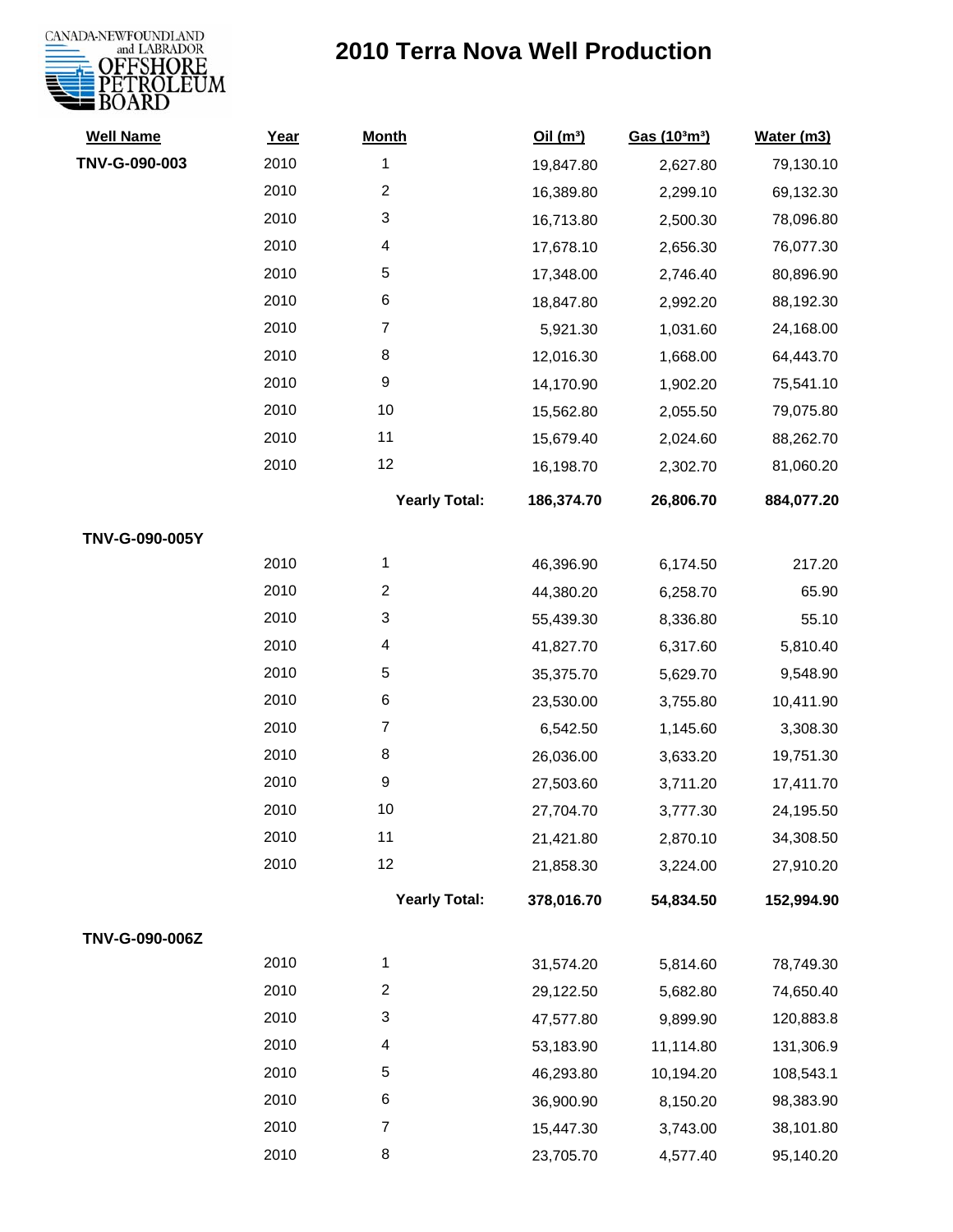

| <b>Well Name</b> | Year | <b>Month</b>         | Oil(m <sup>3</sup> ) | Gas (103m3) | Water (m3)   |
|------------------|------|----------------------|----------------------|-------------|--------------|
|                  | 2010 | $\boldsymbol{9}$     | 25,719.40            | 4,802.30    | 103,881.4    |
|                  | 2010 | 10                   | 22,885.00            | 4,204.30    | 93,686.90    |
|                  | 2010 | 11                   | 22,961.30            | 4,012.60    | 104,138.7    |
|                  | 2010 | 12                   | 22,948.70            | 4,415.00    | 97,507.20    |
|                  |      | <b>Yearly Total:</b> | 378,320.50           | 76,611.10   | 1,144,973.60 |
| TNV-L-098-001Z   |      |                      |                      |             |              |
|                  | 2010 | $\mathbf{1}$         | 35,511.10            | 18,805.70   | 0.00         |
|                  | 2010 | $\boldsymbol{2}$     | 37,451.30            | 21,740.60   | 0.00         |
|                  | 2010 | 3                    | 39,806.10            | 29,383.90   | 0.00         |
|                  | 2010 | 4                    | 38,661.30            | 29,224.00   | 0.00         |
|                  | 2010 | $\sqrt{5}$           | 46,142.30            | 38,136.90   | 0.00         |
|                  | 2010 | 6                    | 42,667.90            | 34,499.90   | 0.00         |
|                  | 2010 | $\overline{7}$       | 12,195.50            | 10,717.00   | 0.00         |
|                  | 2010 | 8                    | 32,172.70            | 18,032.00   | 0.00         |
|                  | 2010 | $\boldsymbol{9}$     | 45,813.40            | 26,696.90   | 0.00         |
|                  | 2010 | 10                   | 54,128.80            | 33,436.50   | 0.00         |
|                  | 2010 | 11                   | 31,711.70            | 19,032.20   | 0.00         |
|                  | 2010 | 12                   | 28,565.10            | 18,200.20   | 0.00         |
|                  |      | <b>Yearly Total:</b> | 444,827.20           | 297,905.80  | 0.00         |
| TNV-L-098-002    |      |                      |                      |             |              |
|                  | 2010 | $\mathbf 1$          | 63,427.10            | 30,626.30   | 0.00         |
|                  | 2010 | $\overline{2}$       | 48,661.50            | 29,564.20   | 0.00         |
|                  | 2010 | 3                    | 55,952.10            | 36,248.60   | 0.00         |
|                  | 2010 | 4                    | 52,533.30            | 34,182.90   | 0.00         |
|                  | 2010 | $\sqrt{5}$           | 34,086.00            | 20,936.80   | 0.00         |
|                  | 2010 | 6                    | 52,814.80            | 32,536.00   | 0.00         |
|                  | 2010 | $\overline{7}$       | 15,909.80            | 10,752.60   | 0.00         |
|                  | 2010 | 8                    | 58,362.40            | 41,422.20   | 0.00         |
|                  | 2010 | $\boldsymbol{9}$     | 60,615.10            | 41,232.10   | 0.00         |
|                  | 2010 | 10                   | 60,406.20            | 39,591.30   | 0.00         |
|                  | 2010 | 11                   | 49,982.20            | 32,026.60   | 0.00         |
|                  | 2010 | 12                   | 29,913.00            | 21,100.60   | 0.00         |
|                  |      | <b>Yearly Total:</b> | 582,663.50           | 370,220.20  | 0.00         |
| TNV-L-098-004    |      |                      |                      |             |              |
|                  | 2010 | 1                    | 50,579.90            | 6,545.00    | 101,104.1    |
|                  | 2010 | $\overline{c}$       | 38,061.60            | 5,219.00    | 72,638.50    |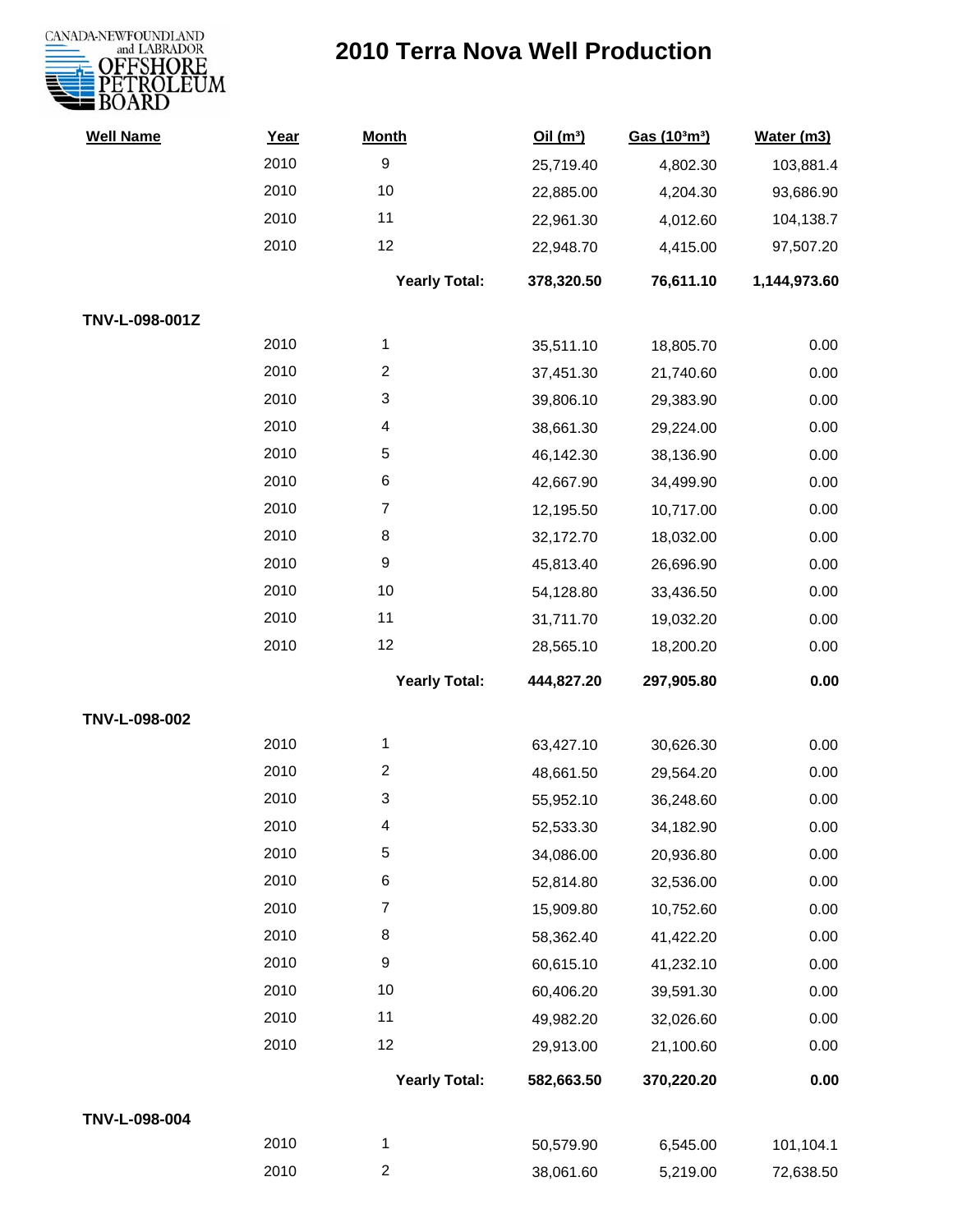

| <b>Well Name</b> | Year | <b>Month</b>         | Oil(m <sup>3</sup> ) | Gas (103m3) | Water (m3) |
|------------------|------|----------------------|----------------------|-------------|------------|
|                  | 2010 | 3                    | 37,702.00            | 5,512.70    | 65,988.30  |
|                  | 2010 | 4                    | 41,520.40            | 6,097.60    | 75,922.40  |
|                  | 2010 | 5                    | 42,250.00            | 6,537.50    | 101,243.8  |
|                  | 2010 | 6                    | 38,525.70            | 5,979.30    | 101,200.0  |
|                  | 2010 | $\overline{7}$       | 11,914.20            | 2,028.70    | 28,244.30  |
|                  | 2010 | 8                    | 34,998.30            | 4,748.80    | 58,401.30  |
|                  | 2010 | 9                    | 30,138.40            | 3,955.30    | 57,706.50  |
|                  | 2010 | 10                   | 38,706.70            | 4,997.10    | 68,020.70  |
|                  | 2010 | 11                   | 35,348.30            | 4,461.20    | 68,493.30  |
|                  | 2010 | 12                   | 19,132.20            | 2,658.20    | 29,870.30  |
|                  |      | <b>Yearly Total:</b> | 418,877.70           | 58,740.40   | 828,833.50 |
| TNV-L-098-007X   |      |                      |                      |             |            |
|                  | 2010 | $\mathbf{1}$         | 8,334.90             | 1,261.30    | 3,466.00   |
|                  | 2010 | $\overline{c}$       | 5,655.50             | 906.70      | 2,416.10   |
|                  | 2010 | 3                    | 5,947.40             | 1,017.00    | 2,518.40   |
|                  | 2010 | 4                    | 5,744.50             | 986.50      | 2,363.80   |
|                  | 2010 | 5                    | 6,707.90             | 1,213.70    | 2,621.90   |
|                  | 2010 | 6                    | 7,657.20             | 1,389.60    | 3,402.20   |
|                  | 2010 | $\overline{7}$       | 4,283.20             | 852.70      | 1,760.70   |
|                  | 2010 | 8                    | 13,561.20            | 2,151.70    | 7,064.70   |
|                  | 2010 | $\boldsymbol{9}$     | 10,086.10            | 1,547.40    | 9,794.40   |
|                  | 2010 | 10                   | 8,579.90             | 1,295.30    | 7,710.10   |
|                  | 2010 | 11                   | 15,036.00            | 2,218.90    | 17,947.50  |
|                  | 2010 | 12                   | 5,953.40             | 967.20      | 6,786.40   |
|                  |      | <b>Yearly Total:</b> | 97,547.20            | 15,808.00   | 67,852.20  |
| TNV-L-098-008    |      |                      |                      |             |            |
|                  | 2010 | 1                    | 13,906.10            | 1,959.90    | 47,824.70  |
|                  | 2010 | $\overline{c}$       | 12,439.40            | 1,857.30    | 43,963.00  |
|                  | 2010 | 3                    | 14,643.40            | 2,331.60    | 51,296.80  |
|                  | 2010 | 4                    | 10,277.90            | 1,643.60    | 34,986.00  |
|                  | 2010 | 5                    | 14,107.30            | 2,377.20    | 45,609.70  |
|                  | 2010 | 6                    | 9,499.20             | 1,605.50    | 34,918.90  |
|                  | 2010 | $\overline{7}$       | 3,179.00             | 589.50      | 10,811.70  |
|                  | 2010 | 8                    | 9,169.10             | 1,483.30    | 44,916.90  |
|                  | 2010 | 9                    | 9,601.20             | 1,502.10    | 45,521.00  |
|                  | 2010 | 10                   | 9,980.30             | 1,536.30    | 43,787.40  |